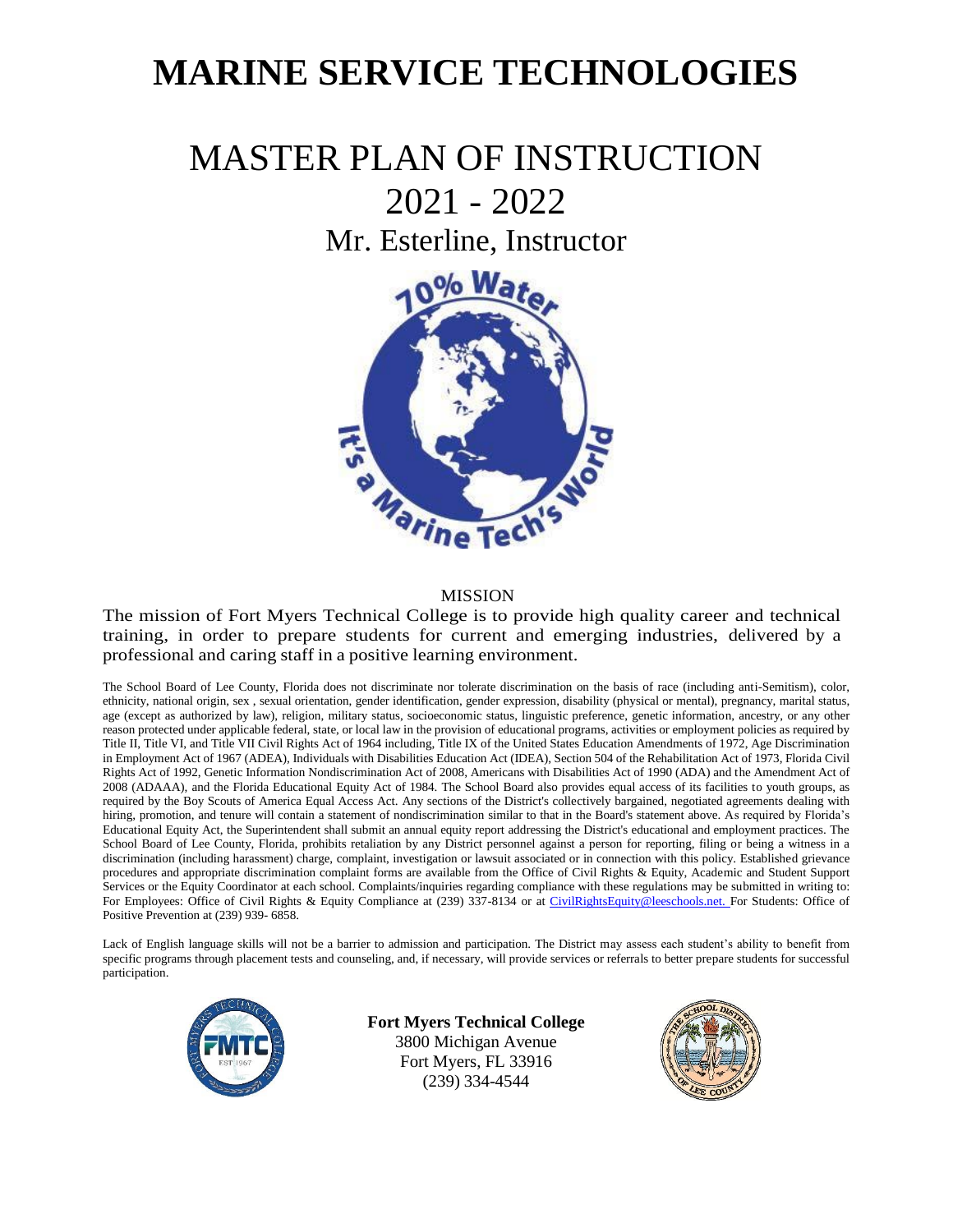# **Marine Service Technologies**

# **INTRODUCTION**

The Marine Service Technologies program provides the student with the opportunity to learn the skills and techniques of marine service along with laboratory practices, information, related technology, and correct terminology necessary to become gainfully employed in the marine service field. The Marine Service Technologies program is 1350 hours and trains individuals to attain an entry-level position in the marine service industry. The program covers a broad range of instruction that will give an entry-level marine service technician a good foundation for a long career in the marine service industry.

# **PROGRAM MISSION**

The mission of the Marine Service Technologies program is to prepare students for employment in the marine service technology field; to focus on student and industry needs; to maintain constantly updated technologies by the instructor and program advisory committee to keep current with technological changes; and to deliver this training in a professional and positive learning environment.

#### **PROGRAM PHILOSOPHY**

The Marine Service Technologies program is based on the following beliefs:

- Education is a continuing process lifelong process.
- Continuing education for occupational competence must be included in the educational process for today's workforce.
- We must strive to provide the most up to date and continuous program and curriculum revisions, based on input from industry leaders, employers, advisory committee members, concerned citizens, students, and school personnel.
- We must incorporate innovative teaching methods that prepare students to meet industry standards.
- We must use careful assessment of abilities and interests so that all students may formulate realistic occupational goals.
- Students' success can almost be guaranteed when they accept responsibility for their own learning; when instruction is relevant, challenging, and interesting; and when students can see regular evidence of their progress.
- It is realistic to assume that occupational education is a choice based on individual interests and gives meaning through application to the basics in the educational experience. This will enhance student retention through interest in meaningful learning. All persons have individual worth and a right to reach their fullest potential.

# **PROGRAM CONTENT**

Marine Service Technologies simulates the world of work by presenting a program which enables individuals to develop occupational skills, positive attitudes, and effective work habits which will contribute to successful employment. The content of the program includes but is not limited to:

- The theory and operation of the 2-stroke and the 4-stroke engines
- Electrical ignition systems, as well as the safe and efficient work practices in the exploration of all functions of the marine power plants.
- Students will have an opportunity for multiple "hands-on" laboratory experiences including troubleshooting and repair of power heads, fuel systems, ignition and electrical systems and accessories.

This program is a planned sequence of instruction consisting of six occupational completion points (OCP). OCPs provide a student with early completion training options linked to employment opportunities established by the Florida Department of Education based on the Standard Occupational Classification (SOC) system and accepted industry titles.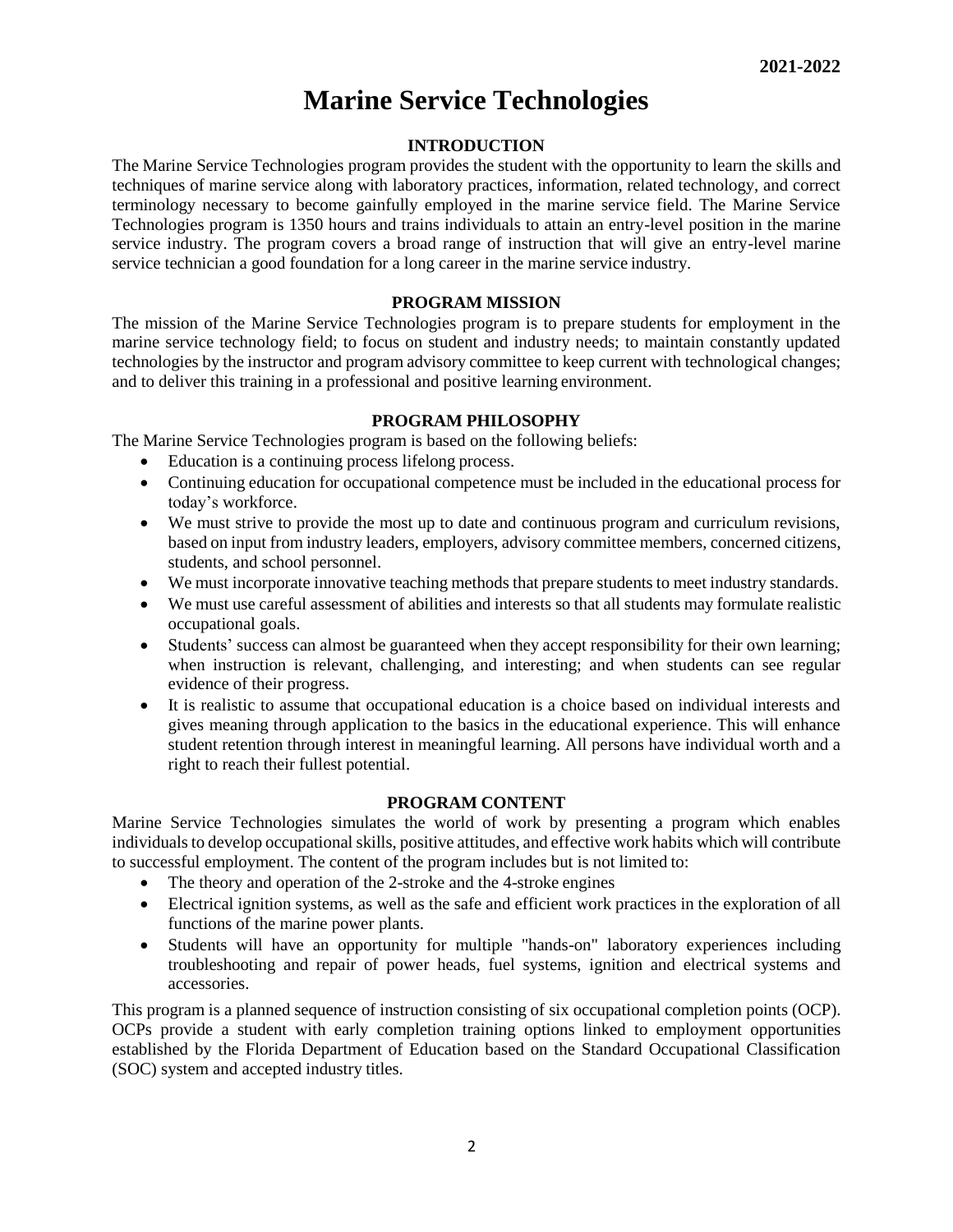# **ESSENTIAL TRAINING TASKS**

# **Physical requirements**

Must have the ability to:

- Demonstrate high degree of manual and physical dexterity
- Lift at least 50 pounds and move
- Reach above shoulder level
- Grip, stoop, kneel, crouch, bend, crawl, and climb
- Use voice, hearing, and sight effectively to perform jobs in the marine field
- Stand for long periods of time
- Work with chemicals
- Tolerate exposure to dust and/or odors
- Handle supplies
- Use depth perception
- Work in an atmosphere of loud noise
- Work in an atmosphere of changes in temperature
- Perform repetitive tasks

# **Cognitive requirements**

Must have the ability to:

- Interpret a variety of instructions furnished in written, oral, and diagrammatic form
- Perform mathematical computations
- Read and understand computer and related equipment
- Measure accurately
- Differentiate colors
- Work in close or crowded areas
- Collaborate and communicate well with others
- Concentrate
- Demonstrate a high degree of patience
- Cope with high levels of stress
- Handle confrontation and frustration and assist in problem resolution
- Make fast decisions under pressure
- Demonstrate high degree of mental and emotional flexibility
- Perform, prioritize, and complete multiple tasks of relative complexity simultaneously
- Work accurately and effectively without close, direct supervision

# **ACCOMMODATIONS**

Federal and state legislation requires the provision of accommodations for students with disabilities as identified on the secondary student's IEP or 504 plan or post-secondary student's accommodations plan to meet individual needs to ensure equal access. Post-secondary students with disabilities must self-identify, present documentation, required accommodations if needed, and develop a plan with their post-secondary service provider. Accommodations received in post-secondary education may differ from those received in secondary education. Accommodations change the way the student is instructed. Students with disabilities may need accommodations in such areas as instructional methods and materials, assignments and assessments, time demands and schedules, learning environment, assistive technology, and special communication systems. Documentation of the accommodations requested and services provided are maintained in a confidential file.

# **TUITION**

Tuition is charged for adult students at a reasonable rate that may vary slightly from year to year and is due prior to the first day of each semester. Current fee information is available from Student Services. Tuition is waived for eligible high school dual-enrolled students. Failure to pay all fees due at the time class begins will result in the student not being able to attend class and/or clinical.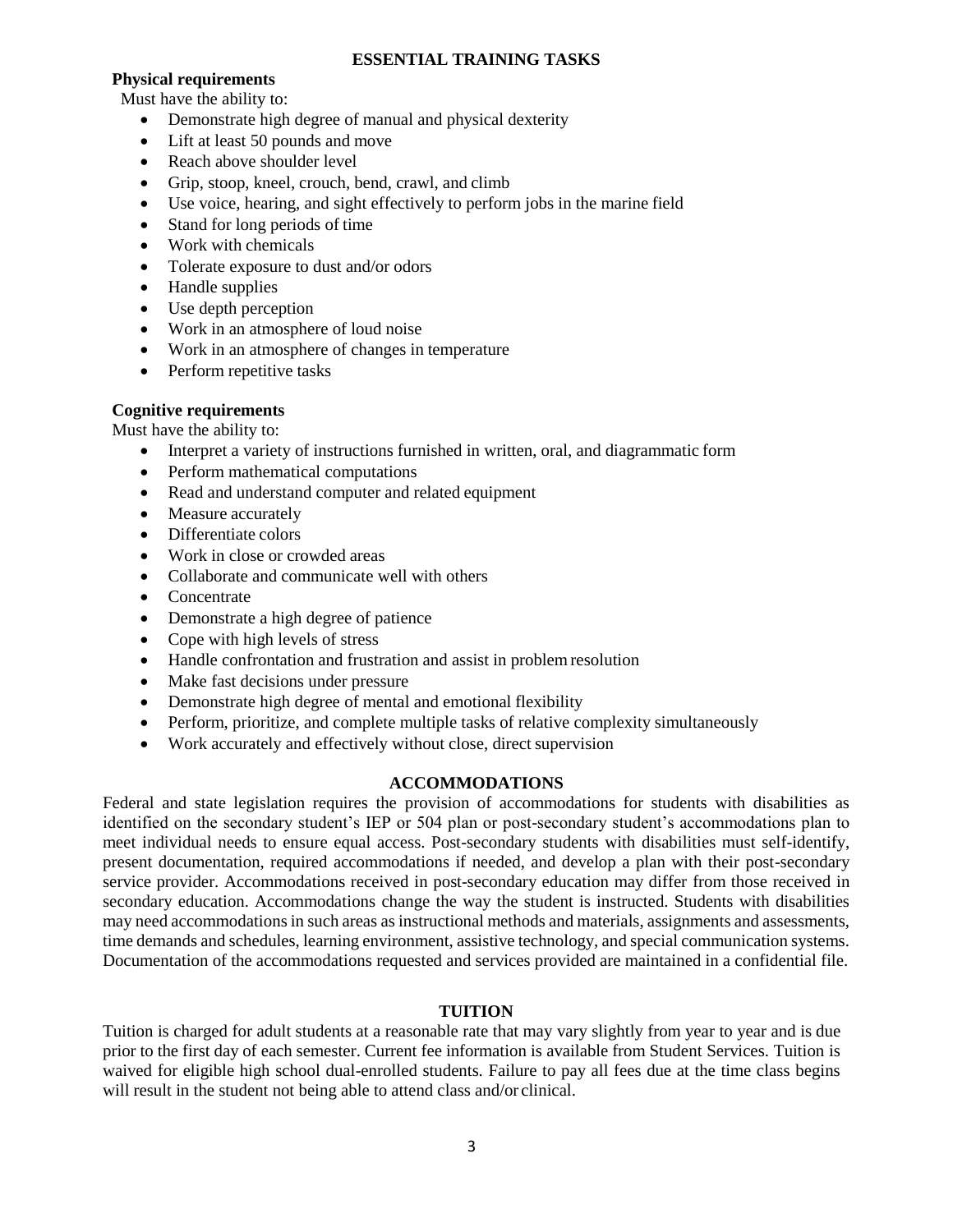# **CLASS SCHEDULE**

Daytime certificated classes meet Monday through Friday from 8:00 A.M. until 2:30 P.M. This amounts to 30 hours of classroom instruction per week. Lunch breaks are 30 minutes in length.

# **ATTENDANCE POLICY**

In an effort to develop appropriate employability skills, FMTC students are expected to attend all class sessions. As is expected in the workplace, when it is necessary to be absent due to illness or emergency situations, all students are to notify the instructor on or before the date of absence. The student attendance policy for each post-secondary program is consistent with industry standards.

Campus attendance is kept via a computerized system. It is the responsibility of the student to **log in** and **out** in order to receive credit for class time. This allows the school to keep accurate attendance records for the actual number of hours and minutes attended.

All adult students are expected to be in attendance at least 90% of their scheduled hours during each semester. Adult students failing to maintain the 90% attendance standard may not be permitted to continue in their program and may be required to sit out one full semester, unless administration approves to waive the 90% standard based on special circumstances.

# **Absences**

A student who is absent for 6 consecutive class sessions, without prior approval and without contact with the instructor, will be withdrawn from enrollment in his/her program. A student withdrawn for absenteeism must petition administration to return. Students exhibiting a pattern of consecutive absences of 4 days may be subject to dismissal as determined by a School Intervention Team. School Intervention Team meetings will be held as necessary to attempt to alleviate issues resulting in excessive absences and to counsel the student of possible alternatives and consequences.

Students who are late for class, including returning late from lunch, must clock in. Students who leave school early must notify their instructor and clock out. This time out of class is recorded as time absent and is counted against the required 90% attendance. Excessive tardies or early departures will be reported to the Student Affairs Specialist and will result in a meeting with the School Intervention Team.

Adult students who know they will be out of school for an extended period of time (4 days or longer) may apply for a Leave of Absence from their program. A Leave of Absence will be granted only once during a twelve-month period. STUDENTS WHO EXERCISE A LEAVE OF ABSENCE MAY HAVE TO EXTEND THEIR TIME IN THEIR PROGRAM AND PAY ADDITIONAL FEES.

# **Leaving Campus During School Hours**

Students must notify their instructor when leaving campus early. This is for the safety of students, to accurately track time, and to allow the instructor to best utilize instructional resources.

# **PLAN OF INSTRUCTIONAL PRACTICES**

# **Teaching Methods**

Marine Service Technologies simulates the world of work by presenting a program which enables individuals to develop occupational skills, positive attitudes, and effective work habits which will contribute to successful employment. Students are challenged in the safe use of tools and technologies related directly to the field of marine service and the Florida Department of Education Curriculum Framework competencies for Marine Service Technologies.

# **Safety**

Safety is paramount. Students are taught the safe and proper use of power tools, hand tools, small fork lift operation, and fire extinguisher operation, as well as the safe operation of marine equipment on and off the water.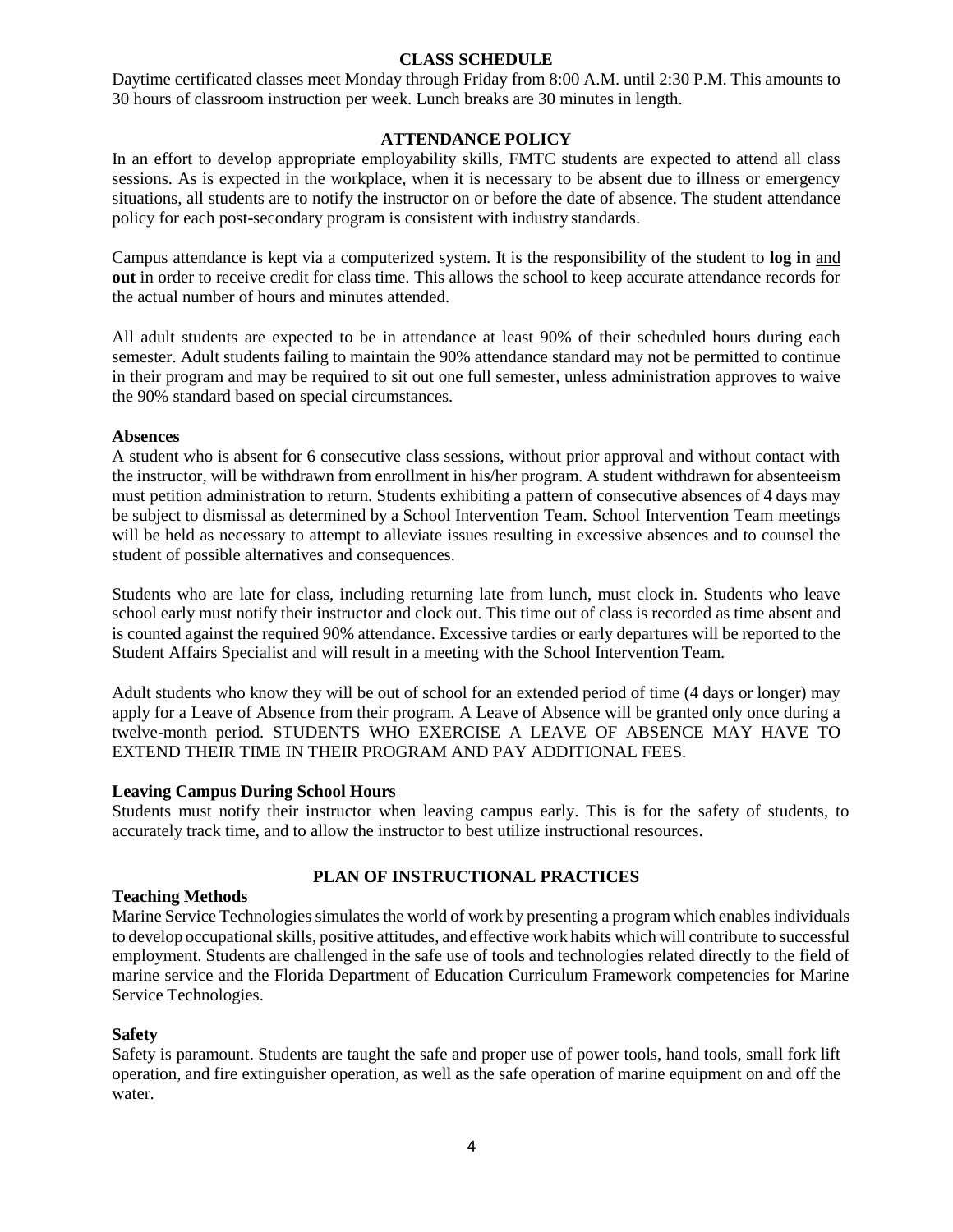# **Evaluation**

Class performance, quizzes, tests, attendance, portfolio assessments, completion of project assignments, decision-making, work habits, achievement of entry-level competencies, and other methods are used for evaluation.

# **Work-Based Activities**

Work-based learning activities play an integral part of the curriculum of FMTC's career-technical training programs. These activities are planned with two objectives in mind. First, the activity provides students with the opportunity to develop and apply 'real world' experience using the knowledge and skills attained in the program. Second, the activity provides the instructor with objective input from potential employers or customers of program graduates. Each work-based activity has a written instructional plan outlining objectives, experiences, competencies, and evaluation required during the activity.

Work-based activities are program specific and may include:

- Unpaid in-school shop activities to provide customer service opportunities under the direct supervision of the program instructor.
- Unpaid job shadowing experiences that may include in-school or off-campus employer- based experiences under the supervision of a qualified employer representative who is working closely with the program instructor.
- Paid or unpaid cooperative training experiences conducted at the employer's work location under the supervision of a qualified employer representative and under the direction of the program instructor.

# **Cooperative Education**

Cooperative training is available for students and coordinated by the instructor and career specialist. Cooperative training is for students who have shown competence in program training that indicates readiness for placement in an on-the-job program. High school students participating in the cooperative job placement program must be in the  $12<sup>th</sup>$  grade. To be eligible for a cooperative education experience, students must have completed one-half of the required program hours and requirements.

Students may be returned to the program for additional training if they do not function satisfactorily on the job or when the cooperative agreement is terminated at the request of the student, parent, employer, or program instructor. Veterans will be accepted into the program in accordance with the Department of Veterans Affairs approved program.

Additional information regarding cooperative opportunities may be obtained from the program instructor or career specialist.

# **Job Shadowing**

Job shadowing experiences, or volunteer experiences, are available to students as part of their program training. These experiences are designed to give the student actual hands-on experience doing a variety of related tasks. Length and type of experiences will vary. The program instructor determines appropriateness of the experience. Additional information regarding job-shadowing experiences may be obtained from the program instructor or career specialist.

# **Teacher Grading Procedure:**

# **GRADING PROCEDURE**

Session grades are compiled from 4 areas of learning:

- 1. Employability Skills 20% of total grade based on a points system.
- 2. Lab 20% of total grade grades assessed by prompt completion and accuracy.
- 3. Performance 20% of total grade behavior in the lab showing evidence of classroom learning i.e., safe conduct, orderly work areas and procedures, use of proper tools and service publications.
- 4. Written Tests 40% of total grade results in percentages.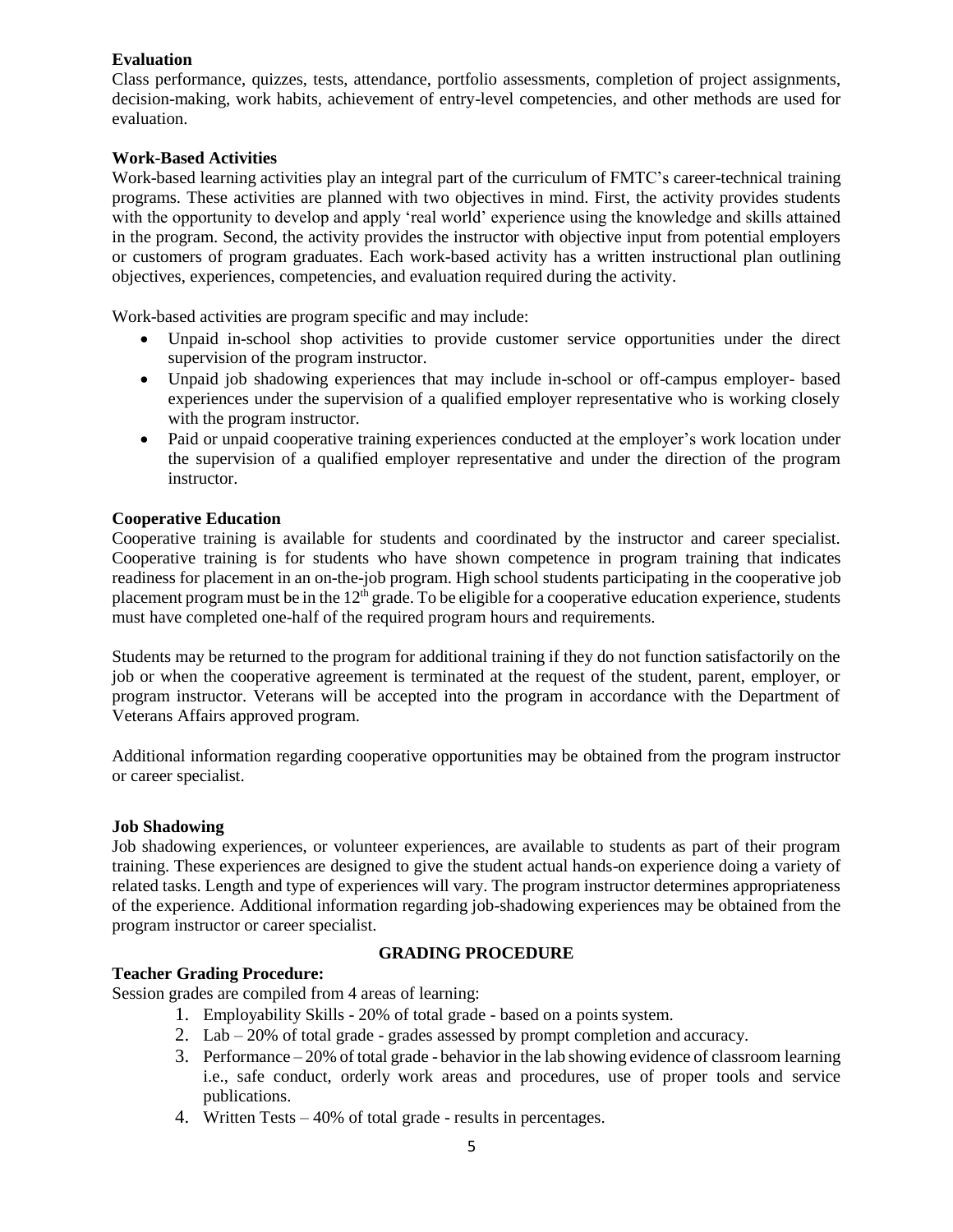#### **County Grading Policy:**

All student work will be taken into consideration when determining student grades. Oral and written tests, group discussions, written work, checklists, homework, and student projects are all representative means which may be used to determine student grades.

The grading scale for the county is:

- A 90-100
- B 80-89
- C 70-79
- D 60-69
- F 0-59

Fort Myers Technical College is a post-secondary institute designed to provide trained individuals to industry. The approved post-secondary program grading requirements must be met if the student is to receive a certificate.

# **Program Progress**

Students are required to complete the program of training within the hours allotted by the state of Florida for completion. Progress must be at a rate that will allow completion of the program with the number of membership hours stated in the Curriculum Frameworks.

Failure to progress at this rate will require the student to meet with the program instructor, career specialist, and an administrator in order to identify an appropriate completion point or to assist the student in selecting a more appropriate training program.

# **Work Habits**

Effective work habits are the cornerstone to successful employment. Students are expected to demonstrate productive work habits during all phases of enrollment. Instructors will work with students who need assistance in this area to improve the overall possibility for successful employment.

**Attendance:** Attends class, arrives/leaves on time; begins and ends work as expected.

**Character:** Displays loyalty, honesty, trustworthiness, dependability, reliability, initiative, self-discipline, and self-responsibility; displays a high level of effort and commitment to performing and completing work. **Teamwork:** Respects the right of others; respects confidentiality; is cooperative; is assertive; displays a customer service attitude; seeks opportunities for continuous learning; demonstrates mannerly behavior; encourages and facilitates cooperation, pride, trust, and group identity; fosters commitment and team spirit. **Appearance:** Displays appropriate dress, grooming, hygiene, and etiquette; wears full regulation uniform. **Attitude:** Displays a willingness to cooperate and accept constructive criticism; sets realistic expectations; approaches assignments with interest.

**Productivity:** Is prepared for class by reading assignments and completing homework; contributes to class discussions; and involvement in lab activities (in other words, no sleeping or daydreaming). Follows safety practices; conserves and maintains equipment and supplies; keeps work area neat and clean; follows directions and procedures; makes up assignments and tests punctually; notifies proper authorities of situations presenting potential safety hazards; does not use or knowingly permits others to use tools and equipment improperly; stays on task and utilizes time constructively.

**Organization:** Manifests skill in prioritizing and management of time and stress; demonstrates flexibility in adapting to changes.

**Communication:** Communicates accurate information to others in a professional and courteous manner; displays appropriate nonverbal (eye contact, body language) and oral (listening, telephone etiquette, grammar) skills; asks pertinent questions; listens attentively to others, notifies instructor in advance of absences or tardies.

# **SATISFACTORY ACADEMIC PROGRESS**

In order to receive and continue to receive financial assistance of any type, a student must maintain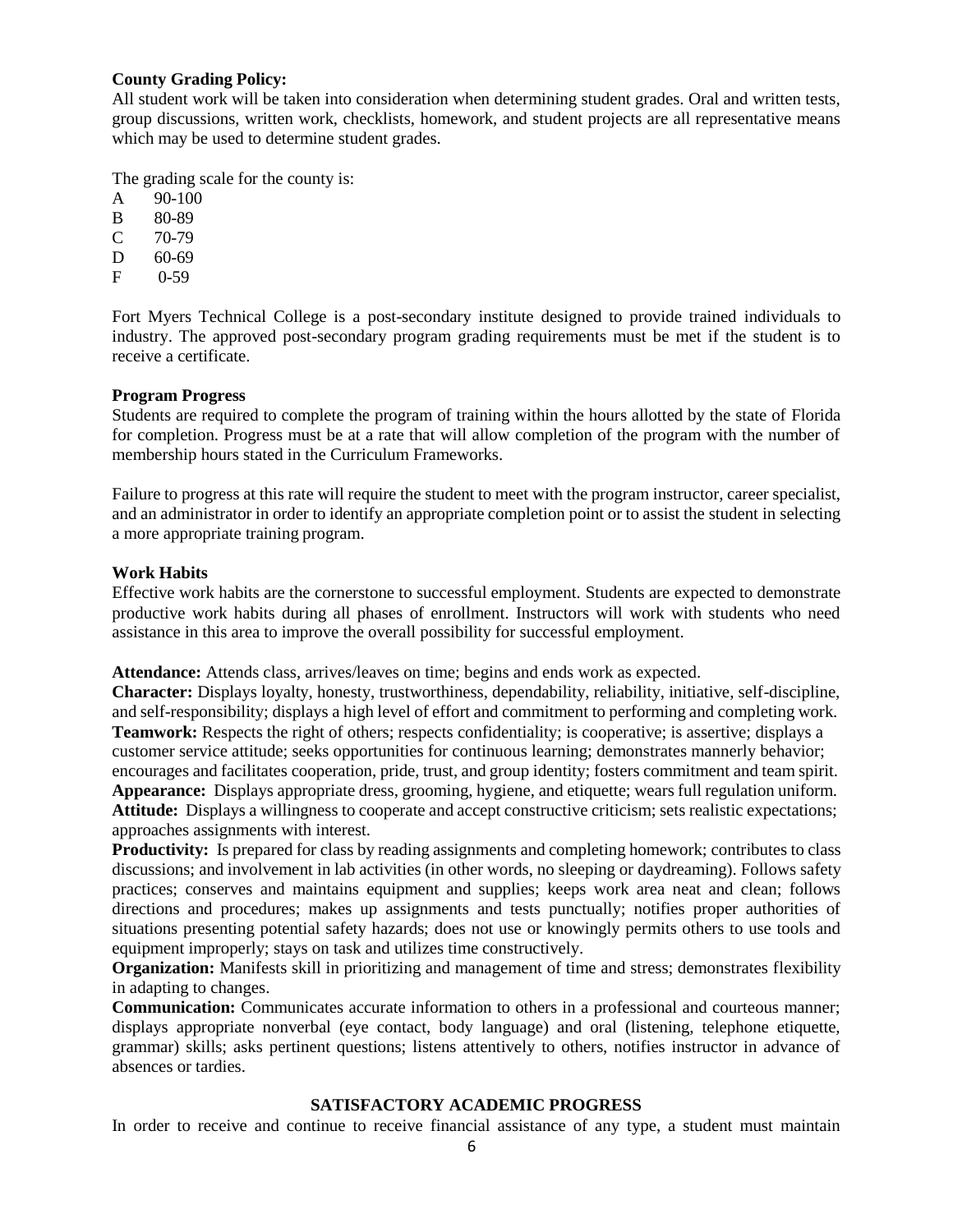satisfactory academic progress. The Financial Aid Advisor will require a progress report to be completed by the student's instructor and submitted to the Financial Aid Office prior to each disbursement.

Students are considered to be making Satisfactory Academic Progress (SAP) if they successfully complete their scheduled clock hours, achieve a specific cumulative grade evaluation or grade point average (GPA), and do not exceed the maximum time limits to complete their course of study. Each Student Academic Progress will be checked at 450 clock hours and prior to subsequent disbursements for students enrolled in programs one academic year or greater. Progress will be checked at the half-way point for programs less than one academic year. No SAP is required prior to the first disbursement.

# **REQUIREMENTS FOR A CERTIFICATE**

All competencies specified in the Curriculum Frameworks for the program must be successfully completed. Successful completion is at least a 75% average in the areas of skills, knowledge, and work habits.

Proficiency in the competency standards listed in the Master Plan of Instruction must be demonstrated.

Students must meet minimum T.A.B.E. skill requirements (or qualify for an exemption) prior to graduation.

In addition to the requirements above, the recommendation of the instructor for certification includes: consideration of personal appearance, willingness to learn and to work, punctuality, cooperative attitude, and appropriate work habits.

Students, who exit the program early and have successfully completed each course or the competencies of an Occupational Completion Point (OCP), will be issued a partial certificate. This certificate does not require a student to master the state-mandated basic skills level.

# **MARINE SERVICE TECHNOLOGIES STUDENT DRESS CODE**

Students who attend FMTC shall dress in a manner appropriate for the job in which they are receiving training, including any special protective gear and professional uniforms. All clothing must be neither distracting nor offensive and be clean, neat, modest, in good repair, and appropriately sized.

Administration has the final authority for determining whether or not a student's apparel conforms to the dress code. When it is determined that it does not, students will be required to change into clothing which will conform to this code or leave campus. Students may return to campus when they have changed into appropriate clothing.

**Program designated uniform:** Five sets of FMTC uniforms are included in the tuition (4 work shirts, 1 dress shirt, 5 work pants). Collared dark blue shirts (tucked into pants at the waist), dark blue work pants (no jeans) and safety shoes – athletic style (composite toe, ok) – NO WORK BOOTS.

**Program dress shirt:** A program dress shirt is included in the tuition. Students receive this shirt after they have successfully completed the first part of the Marine Service Technologies program. This shirt is worn on Fridays and for special events (field trips, boat shows, etc.).

#### **JOB DESCRIPTIONS**

All students participating in the Marine Service Technologies program are expected to be full program completers within the 1350-hour time frame. The following is a brief description of the skills each student can expect to carry into the workforce.

# **OCP A Marine Rigger (300 Hours)**

Students completing the competencies in OCP A will likely be able to obtain entry-level employment as an assistant rigger at marine facilities in the rigging department, delivering new boats, motors, trailers, and other marine related equipment to new owners.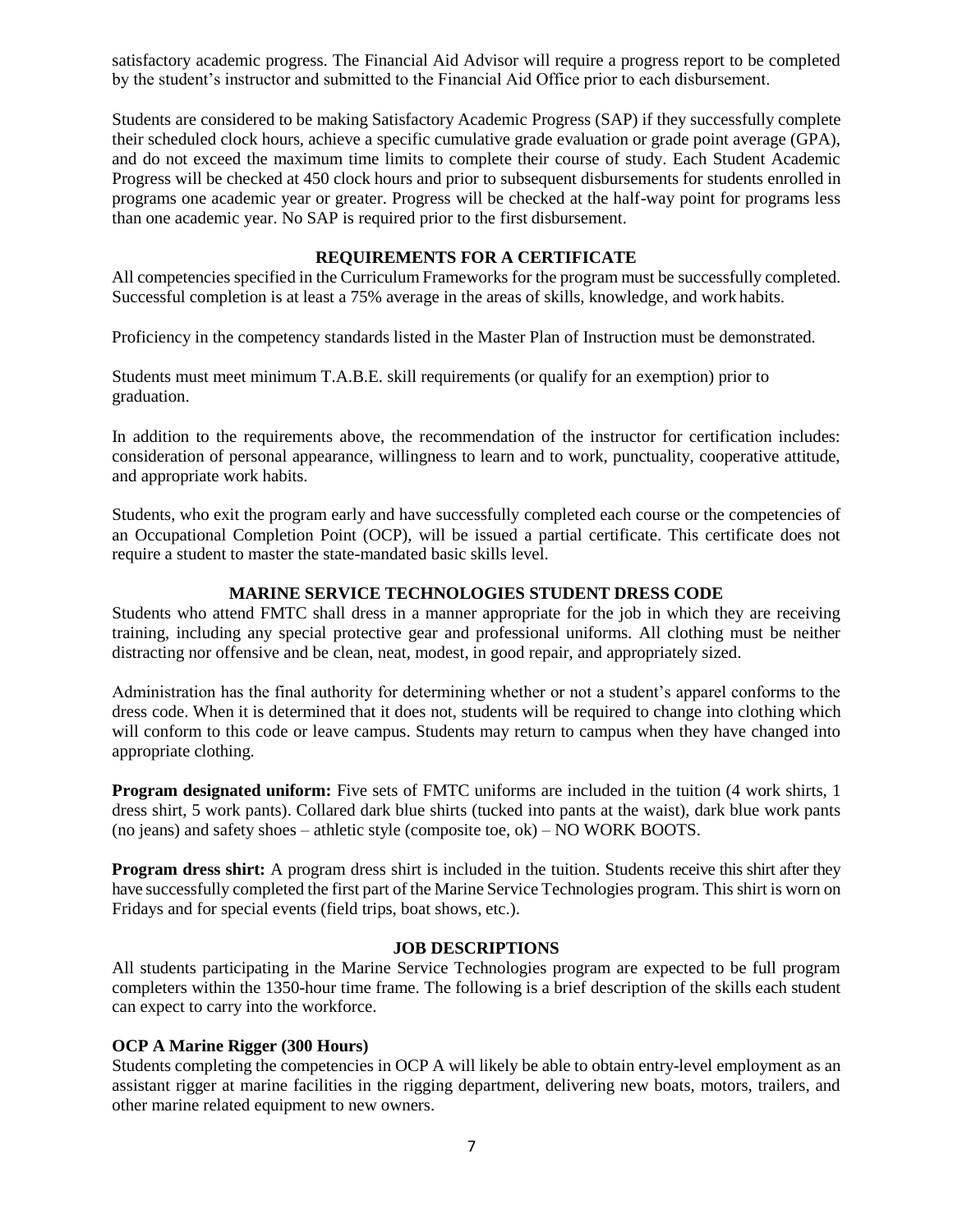# **OCP B Outboard Engine Technician (300 Hours)**

Students completing the competencies in OCP B will be qualified to assist marine service technicians in servicing small outboard engines. Gain entry-level employment as a marine technician or marine rigger.

# **OCP C Outboard Diagnostics Technician (150 Hours)**

Students completing the competencies in OCP C will be able to work in a marine service department doing general outboard maintenance on all makes and sizes of two and four stroke outboard propulsion units and assist in the diagnostics of marine electrical systems.

# **OCP D Inboard Gas Engine Technician (300 Hours)**

Students completing the competencies in OCP D will be qualified to assist marine sterndrive technicians doing general sterndrive maintenance on all makes and sizes of four stroke sterndrive propulsion units and assist in the diagnostics of marine electrical systems.

# **OCP E Drive Train Technician (150 Hours)**

Students completing the competencies in OCP E will be qualified to assist marine inboard technicians doing general inboard maintenance on all makes and sizes of inboard propulsion units and assist in the diagnostics of marine electrical systems.

# **OCP F Inboard Diesel Technician (150 Hours)**

Students completing the competencies in OCP F will be qualified to assist marine diesel technicians doing general diesel engine maintenance on all makes and sizes of diesel propulsion units and assist in the diagnostics of marine electrical systems.

# **TEXTBOOKS**

Textbooks are included in the course tuition. For the most recent book list for the Marine Service Technologies program, visit FMTC's online bookstore– [www.fmtcshop.com.](http://www.fmtcshop.com/)

# **TOOLS**

A set of tools are included in the course tuition.

# **PROGRAM OBJECTIVES**

See the attached Florida Department of Education Curriculum Frameworks for program objectives and competencies.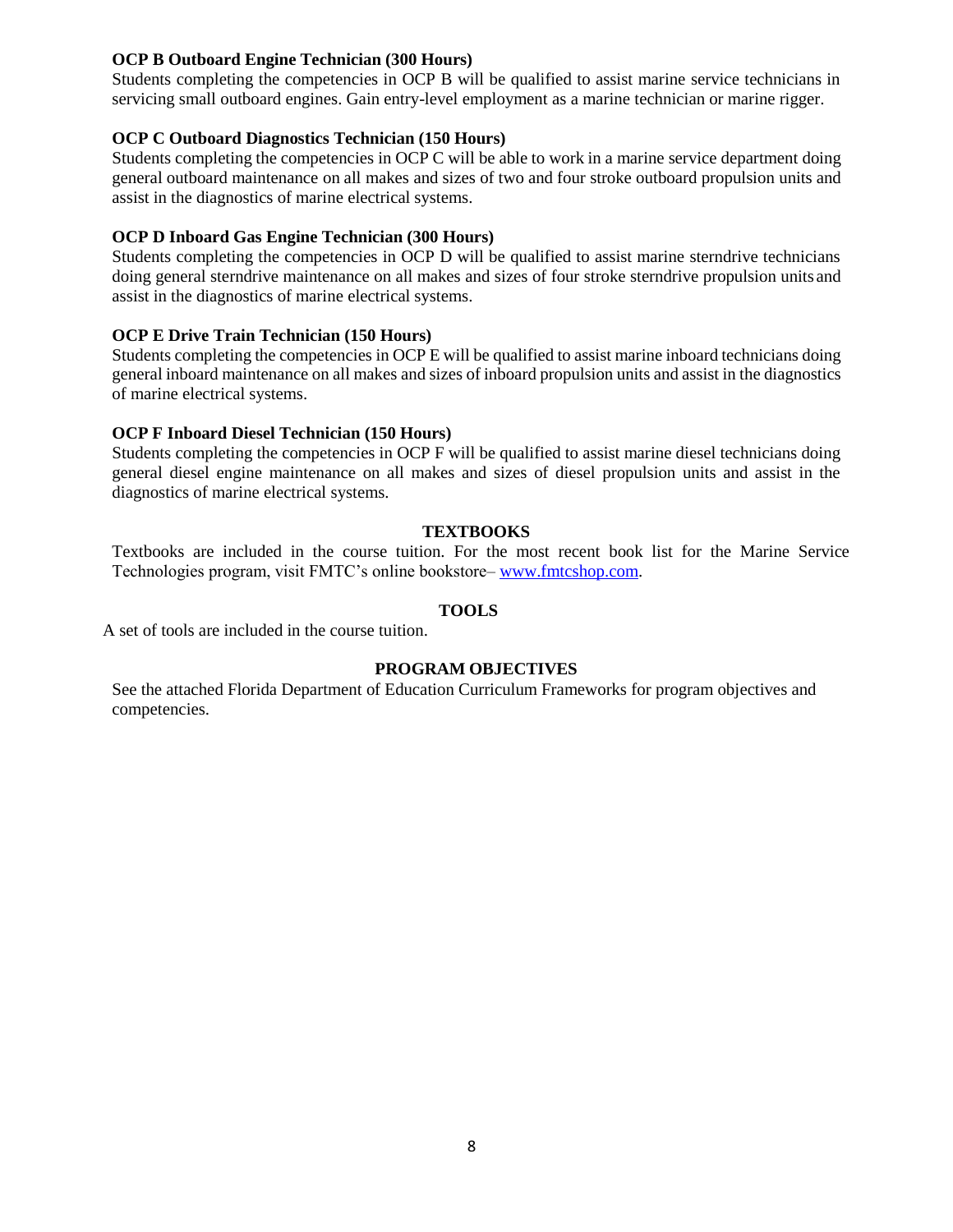#### **Florida Department of Education Curriculum Framework**

| <b>Program Title:</b>  | <b>Marine Service Technologies</b>                |
|------------------------|---------------------------------------------------|
| <b>Program Type:</b>   | <b>Career Preparatory</b>                         |
| <b>Career Cluster:</b> | <b>Transportation, Distribution and Logistics</b> |

| <b>Career Certificate Program – Career Preparatory</b> |                                                                                        |  |  |  |  |
|--------------------------------------------------------|----------------------------------------------------------------------------------------|--|--|--|--|
| Program Number                                         | T400210                                                                                |  |  |  |  |
| <b>CIP</b> Number                                      | 0647061611                                                                             |  |  |  |  |
| Grade Level                                            | 30,31                                                                                  |  |  |  |  |
| <b>Standard Length</b>                                 | 1350                                                                                   |  |  |  |  |
| Teacher<br>Certification                               | Refer to the Program Structure section                                                 |  |  |  |  |
| <b>CTSO</b>                                            | <b>SkillsUSA</b>                                                                       |  |  |  |  |
| SOC Codes (all<br>applicable)                          | 49-3051 – Motorboat Mechanics and Service Technicians                                  |  |  |  |  |
| <b>CTE</b> Program<br>Resources                        | http://www.fldoe.org/academics/career-adult-edu/career-tech-edu/program-resources.stml |  |  |  |  |
| Basic Skills Level                                     | Mathematics:<br>9                                                                      |  |  |  |  |
|                                                        | 9<br>Language:                                                                         |  |  |  |  |
|                                                        | 9<br>Reading:                                                                          |  |  |  |  |

# **Purpose**

This program offers a sequence of courses that provides coherent and rigorous content aligned with challenging academic standards and relevant technical knowledge and skills needed to prepare for further education and careers in the Transportation, Distribution and Logistics career cluster; provides technical skill proficiency, and includes competency-based applied learning that contributes to the academic knowledge, higher-order reasoning and problem-solving skills, work attitudes, general employability skills, technical skills, and occupation-specific skills, and knowledge of all aspects of the Transportation, Distribution and Logistics career cluster.

The content includes but is not limited to the following: service, repair and overhaul of four-stroke and two-stroke cycle engines and outboard motors; and service and repair of boating accessories. With regard to the above, course content will include electrical systems, fuel systems, power transfer systems, ignition systems, cooling systems, lubrication systems, drive systems and boat and trailer rigging.

The course content should also include training in communication, leadership, human relations and employability skills; and safe, efficient work practices.

**Additional Information** relevant to this Career and Technical Education (CTE) program is provided at the end of this document.

#### **Program Structure**

This program is a planned sequence of instruction consisting of six occupational completion points.

This program is comprised of courses which have been assigned course numbers in the SCNS (Statewide Course Numbering System) in accordance with Section 1007.24 (1), F.S. Career and Technical credit shall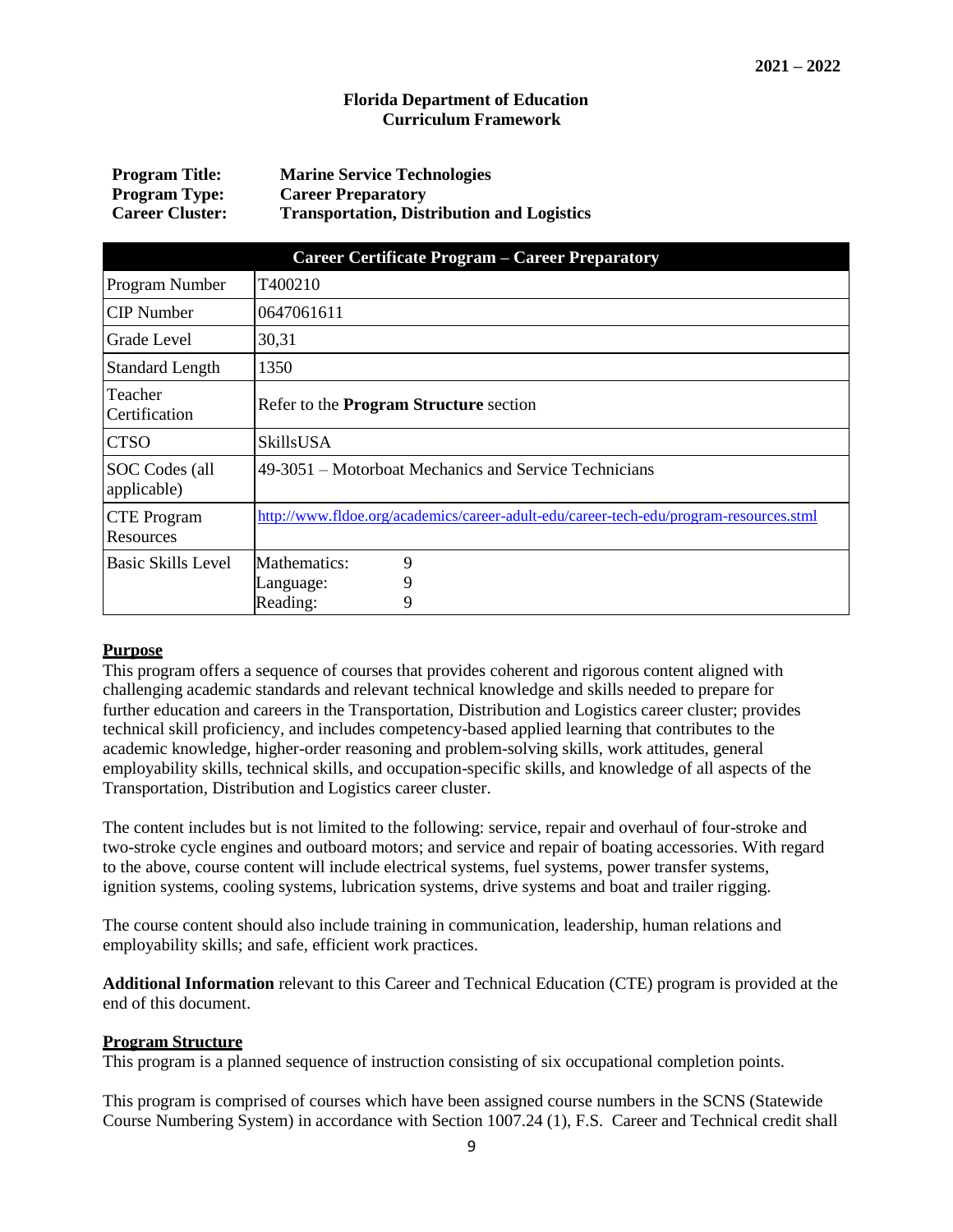be awarded to the student on a transcript in accordance with Section 1001.44 (3) (b), F.S.

To teach the course(s) listed below, instructors must hold at least one of the teacher certifications indicated for that course.

The following table illustrates the postsecondary program structure:

| <b>OCP</b> | Course<br><b>Number</b> | Course Title                                        | <b>Teacher Certification</b> | Length    | <b>SOC</b><br>Code |
|------------|-------------------------|-----------------------------------------------------|------------------------------|-----------|--------------------|
| A          | <b>MTE0003</b>          | Marine Rigger                                       |                              | 300 hours | 49-3051            |
| B          | <b>MTE0090</b>          | <b>Outboard Engine Technician</b><br>DIESEL MECH @7 |                              | 300 hours | 49-3051            |
| C          | <b>MTE0074</b>          | <b>Outboard Engine Diagnostics Technician</b>       | 7G                           | 150 hours | 49-3051            |
| D          | <b>MTE0092</b>          | Inboard Gas Engine Technician                       | GASENG RPR@7                 | 300 hours | 49-3051            |
| E          | <b>MTE0093</b>          | Drive Train Technician                              | 7G                           | 150 hours | 49-3051            |
| F          | MTE0056                 | <b>Inboard Diesel Technician</b>                    |                              | 150 hours | 49-3051            |

# **Common Career Technical Core** – Career Ready Practices

Career Ready Practices describe the career-ready skills that educators should seek to develop in their students. These practices are not exclusive to a Career Pathway, program of study, discipline or level of education. Career Ready Practices should be taught and reinforced in all career exploration and preparation programs with increasingly higher levels of complexity and expectation as a student advances through a program of study.

- 1. Act as a responsible and contributing citizen and employee.
- 2. Apply appropriate academic and technical skills.
- 3. Attend to personal health and financial well-being.
- 4. Communicate clearly, effectively and withreason.
- 5. Consider the environmental, social and economic impacts of decisions.
- 6. Demonstrate creativity and innovation.
- 7. Employ valid and reliable research strategies.
- 8. Utilize critical thinking to make sense of problems and persevere in solving them.
- 9. Model integrity, ethical leadership and effective management.
- 10. Plan education and career path aligned to personal goals.
- 11. Use technology to enhance productivity.
- 12. Work productively in teams while using cultural/global competence.

# **Standards**

After successfully completing this program, the student will be able to perform the following:

- 01.0 Demonstrate an understanding of workplace safety and workplace organization.
- 02.0 Adjust and repair trailers.
- 03.0 Use marine woods, metals, and fiberglass.
- 04.0 Maintain and repair basic two-stroke cycle outboard engines.
- 05.0 Maintain and repair fuel systems on boats.
- 06.0 Maintain and repair electrical systems.
- 07.0 Prepare delivery checklist.
- 08.0 Maintain and repair outboard capacitor discharge ignition systems.
- 09.0 Maintain and repair outboard fuel systems.
- 10.0 Parts specialist and computer skills to industry standards.
- 11.0 Maintain and repair basic four-stroke cycle outboard engines.